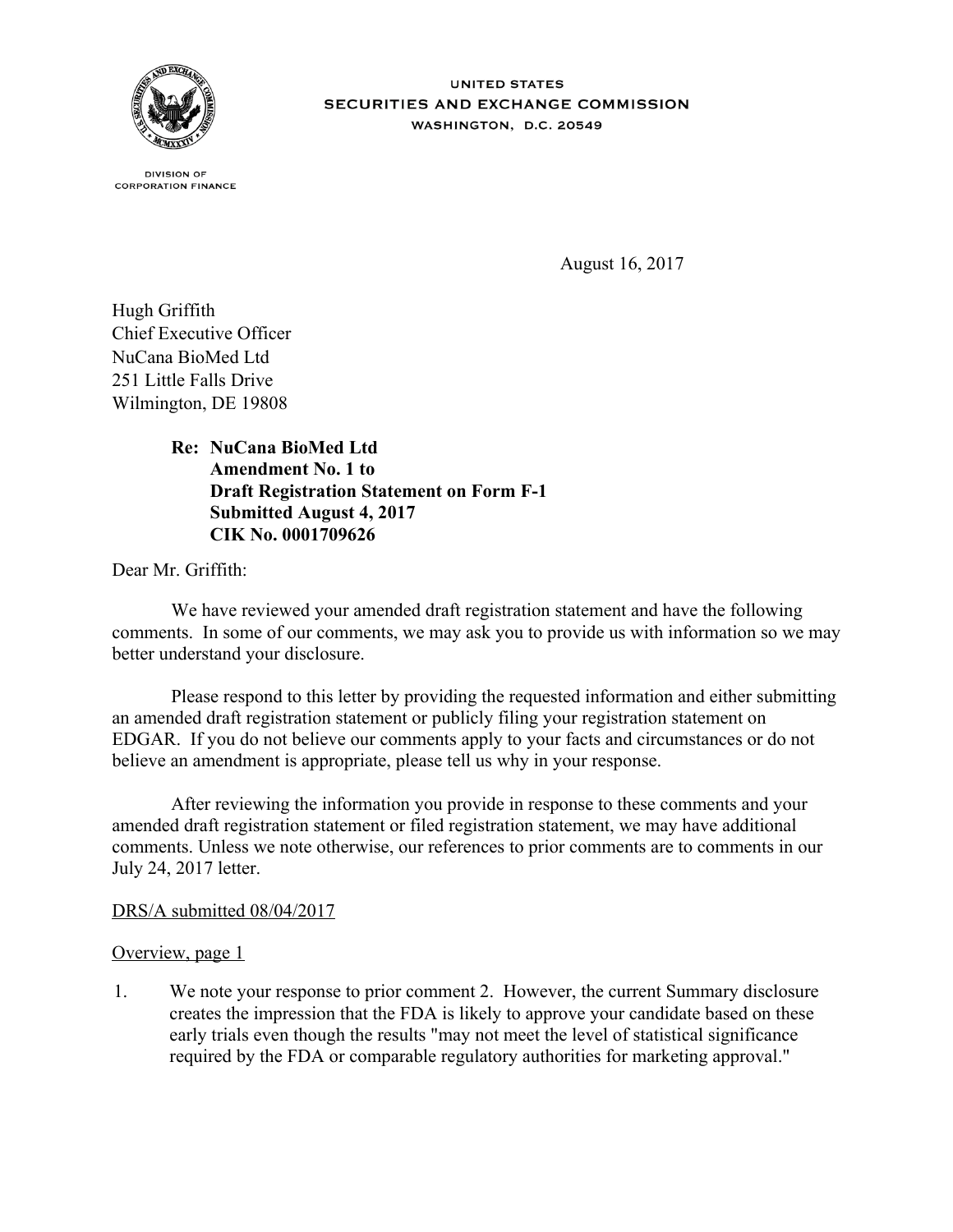Hugh Griffith NuCana BioMed Ltd August 16, 2017 Page 2

> Therefore, while we will not object if you discuss the control rates in the business section with proper context, the Summary discussion is inappropriate. Please revise accordingly.

## Business, page 84

2. We note your response to prior comment 10 and the amended disclosure that "in vitro cytotoxic activity of NUC-7738 had more than 50 times greater anti-cancer activity than cordycepin." Please put this selected information into its full and proper context by providing the specific details and parameters of the study from which this data was drawn, including clinical endpoints, duration of treatment, comparison against placebo or standard treatment, metrics utilized, statistical significance, etc. Without this contextual information, it may be difficult for the reader to draw an accurate and balanced assessment of these favorable results. If you cannot provide this information, please delete the reference.

Notes to the Consolidated Financial Statements 2. Significant Accounting Policies Intangible Assets, page F-10

3. Please address the following regarding your response to prior comment 15:

 • Tell us how you considered the impact of the relevant inherent uncertainties including regulatory approval, commercialization, pricing, and competition as they affect your ability to reliably determine a pattern of future economic consumption, such that a pattern other than straight-line is appropriate pursuant to paragraph 97 of IAS 38.

 • You state in your response to comment 15 that reverse sum of the years digits reflects the increasing consumption of the economic benefit of the patent as the product candidate approaches expiry. However, you appear to have only considered the commercial value of potential product revenue from the products the patents support, which is contingent upon a significant number of factors culminating in regulatory approval and significant market usage at favorable pricing. Tell how you considered the rebuttable presumption in paragraph 98A of IAS 38 that an amortization method that is based on the revenue generated by an activity that includes the use of an intangible asset is inappropriate. As part of your consideration, specifically address how you considered the early development stage of your product candidates, including the uncertainty of regulatory approval which would be required for any future product revenue.

 • To the extent you are able to overcome the rebuttable presumption noted above, tell us how your amortization method reflects a similar inherent economic value to the patents during the development period, such as allowing for the research and development of candidates subject to the patent and/or keeping other entities from commercializing products with similar underlying technologies. Clearly explain how you weighted this current economic value against the probabilities of future commercialization in determining your amortization methodology.